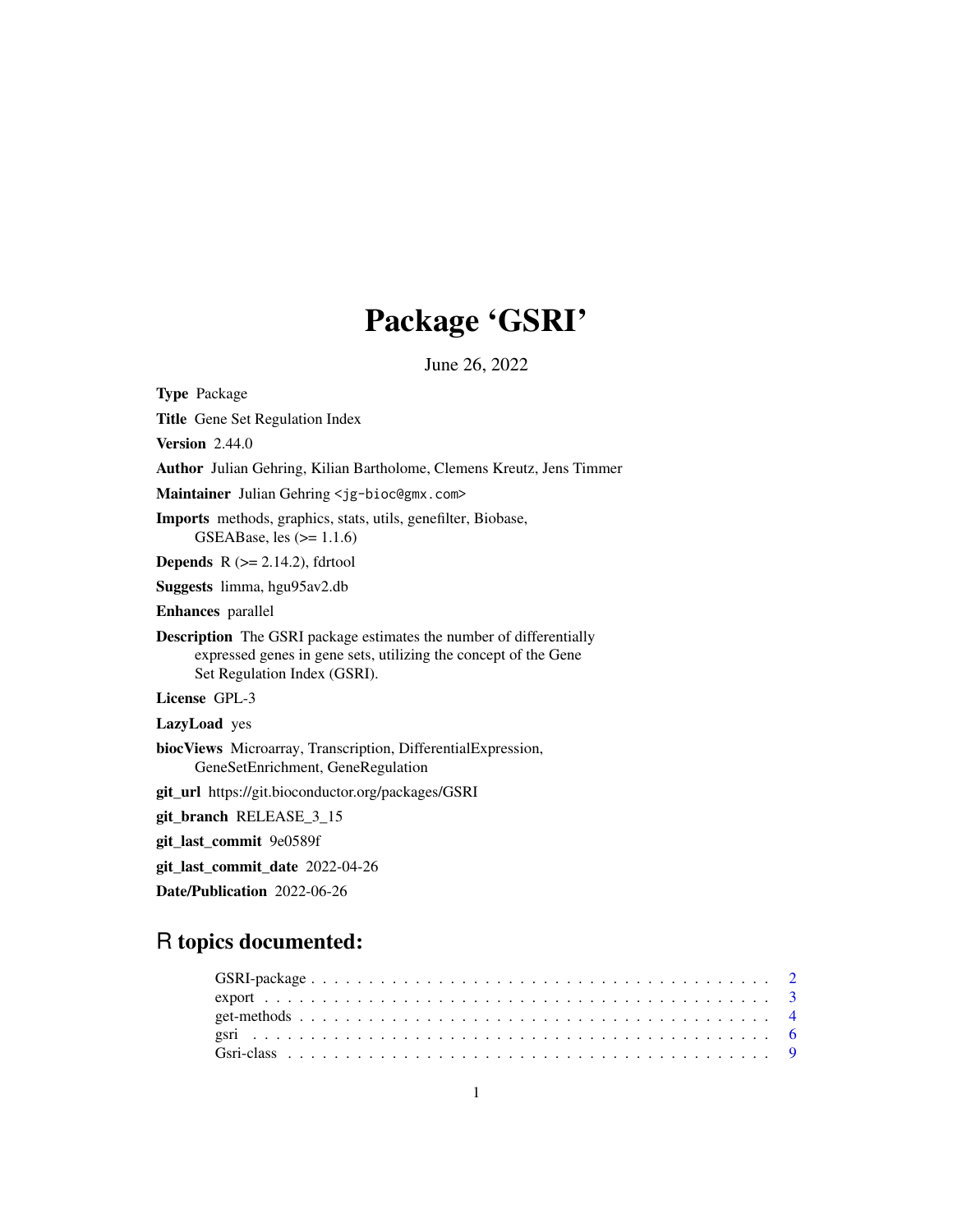# <span id="page-1-0"></span>2 GSRI-package

| Index |  |  |  |  |  |  |  |  |  |  |  |  |  |  |  |  |  |  | 18 |
|-------|--|--|--|--|--|--|--|--|--|--|--|--|--|--|--|--|--|--|----|
|       |  |  |  |  |  |  |  |  |  |  |  |  |  |  |  |  |  |  |    |
|       |  |  |  |  |  |  |  |  |  |  |  |  |  |  |  |  |  |  |    |
|       |  |  |  |  |  |  |  |  |  |  |  |  |  |  |  |  |  |  |    |
|       |  |  |  |  |  |  |  |  |  |  |  |  |  |  |  |  |  |  |    |

<span id="page-1-1"></span>

GSRI-package *Gene Set Regulation Index (GSRI) package*

#### Description

The **GSRI** package estimates the number of differentially expressed genes in gene sets, utilizing the concept of the Gene Set Regulation Index (GSRI).

#### Details

The GSRI approach estimates the number of differentially expressed genes in gene sets. It is independent of the underlying statistical test used for assessing the differential effect of genes and does not require any cut-off values for the distinction between regulated and unregulated genes. The approach is based on the fact that p-values obtained from a statistical test are uniformly distributed under the null hypothesis and are shifted towards zero in case of the alternative hypothesis.

Through non-parametric fitting of the uniform component of the p-value distribution, the fraction of regulated genes r in a gene set is estimated. The GSRI  $\eta$  is then defined as the  $\alpha * 100\%$ -quantile of the distribution of  $r$ , obtained from bootstrapping the samples within the groups. The index indicates that with a probability of  $(1 - \alpha)$ % more than a fraction of  $\eta$  genes in the gene set is differentially expressed. It can also be employed to test the hypothesis whether at least one gene in a gene set is regulated. Further, different gene sets can be compared or ranked according to the estimated amount of regulation.

For details of the method, an application to experimental data, and a comparison with related approaches, see Bartholome et al., 2009.

The package is published under the GPL-3 license.

#### Author(s)

Julian Gehring, Kilian Bartholome, Clemens Kreutz, Jens Timmer

Maintainer: Julian Gehring <julian.gehring@fdm.uni-freiburg.de>

#### References

Kilian Bartholome, Clemens Kreutz, and Jens Timmer: Estimation of gene induction enables a relevance-based ranking of gene sets, Journal of Computational Biology: A Journal of Computational Molecular Cell Biology 16, no. 7 (July 2009): 959-967. [http://www.liebertonline.com/](http://www.liebertonline.com/doi/abs/10.1089/cmb.2008.0226) [doi/abs/10.1089/cmb.2008.0226](http://www.liebertonline.com/doi/abs/10.1089/cmb.2008.0226)

The **GSRI** package uses the functionality of the following packages: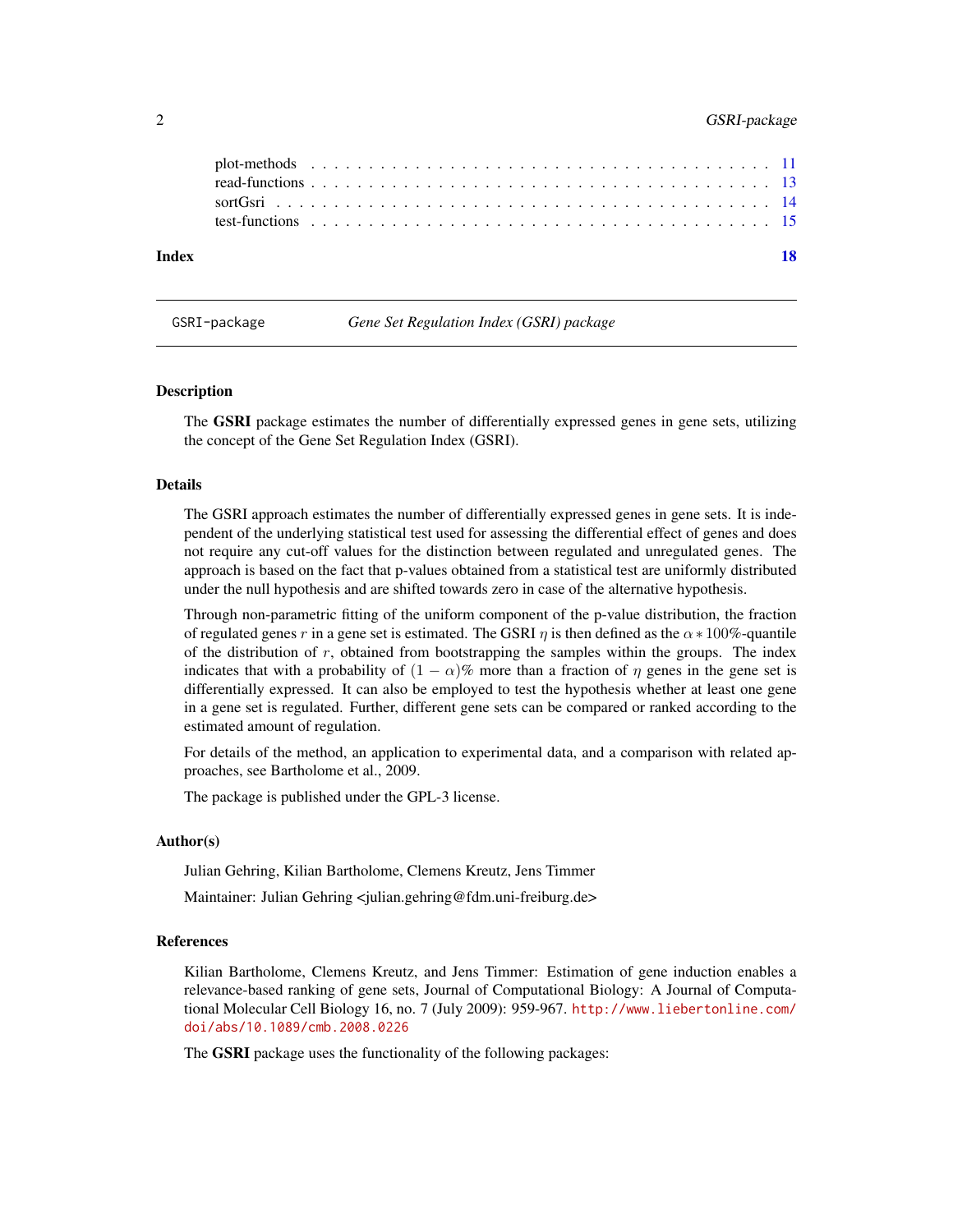#### <span id="page-2-0"></span>export 3

Julian Gehring, Clemens Kreutz, Jens Timmer: les: Identifying Loci of Enhanced Significance in Tiling Microarray Data [http://bioconductor.org/help/bioc-views/release/bioc/html/](http://bioconductor.org/help/bioc-views/release/bioc/html/les.html) [les.html](http://bioconductor.org/help/bioc-views/release/bioc/html/les.html)

Korbinian Strimmer: fdrtool: Estimation and Control of (Local) False Discovery Rates. [http:](http://CRAN.R-project.org/package=fdrtool) [//CRAN.R-project.org/package=fdrtool](http://CRAN.R-project.org/package=fdrtool)

Robert Gentleman, Vincent J. Carey, Wolfgang Huber, Florian Hahne: genefilter: methods for filtering genes from microarray experiments. [http://bioconductor.org/help/bioc-views/](http://bioconductor.org/help/bioc-views/release/bioc/html/genefilter.html) [release/bioc/html/genefilter.html](http://bioconductor.org/help/bioc-views/release/bioc/html/genefilter.html)

# See Also

Class: [Gsri](#page-8-1)

Methods: [gsri](#page-5-1) [getGsri](#page-3-1) [getCdf](#page-3-1) [getParms](#page-3-1) [export](#page-2-1) [sortGsri](#page-13-1) [plot](#page-10-1) [show](#page-8-2) [summary](#page-8-2) [readCls](#page-12-1) [readGct](#page-12-1)

#### Examples

```
## Simulate expression data for a gene set of
## 100 genes, 20 samples (10 treatment, 10 control)
## and 30 regulated genes
set.seed(1)
exprs <- matrix(rnorm(100*20), 100)
exprs[1:30,1:10] <- rnorm(30*10, mean=2)
rownames(exprs) <- paste("g", 1:nrow(exprs), sep="")
groups <- factor(rep(1:2, each=10))
## Estimate the number of differentially expressed genes
res <- gsri(exprs, groups)
res
## Perform the analysis for different gene set
library(GSEABase)
gs1 <- GeneSet(paste("g", 25:40, sep=""), setName="set1")
gs2 <- GeneSet(paste("g", seq(1, nrow(exprs), by=5), sep=""), setName="set2")
gsc <- GeneSetCollection(gs1, gs2)
res2 <- gsri(exprs, groups, gs1)
res3 <- gsri(exprs, groups, gsc, verbose=TRUE)
summary(res2)
```
<span id="page-2-1"></span>

export *Export results to file*

#### **Description**

Export the results of a Gsri object to a file.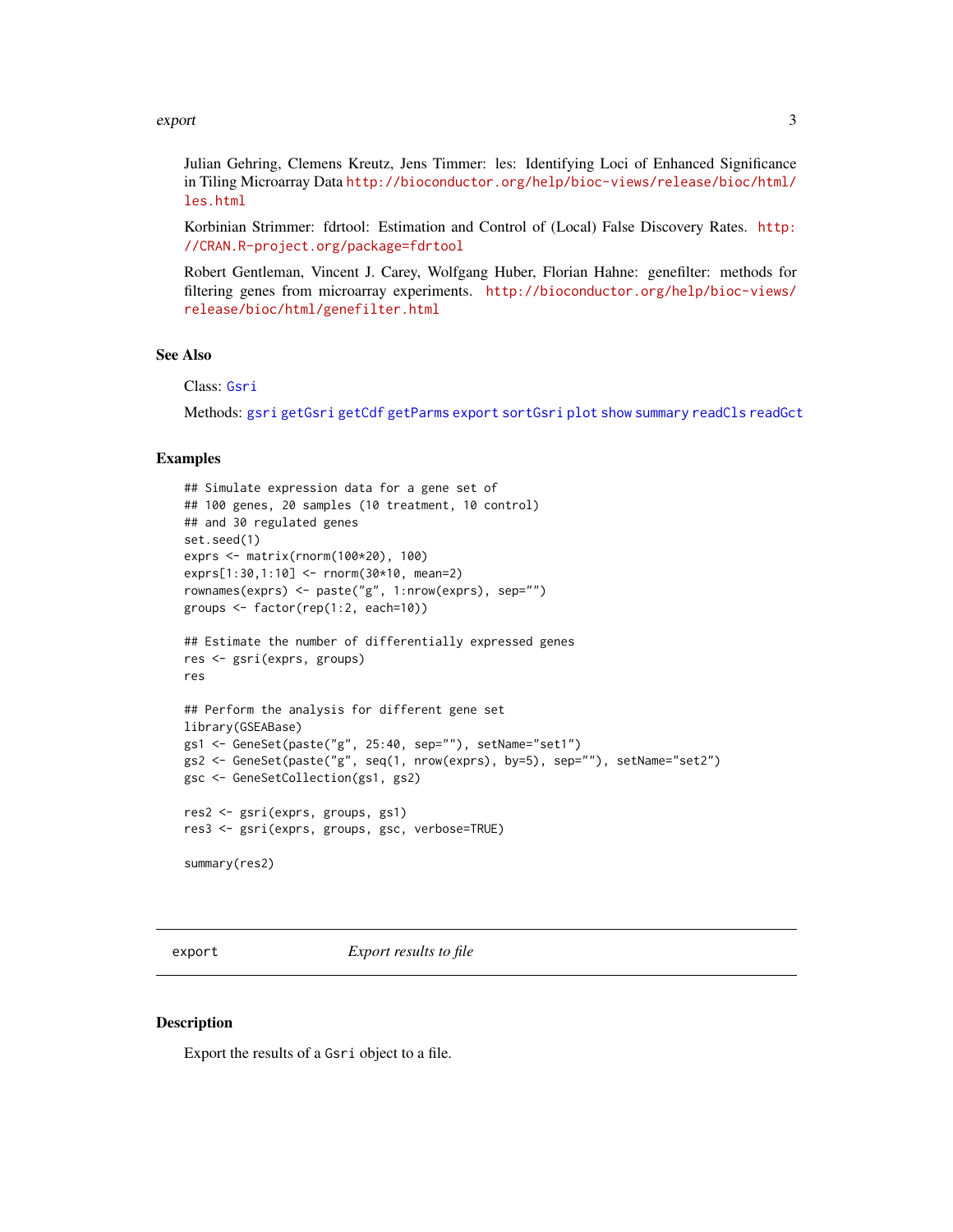#### <span id="page-3-0"></span>Usage

export(object, file, ...)

# Arguments

| object   | An object of class Gsri whose results to export.                |
|----------|-----------------------------------------------------------------|
| file     | Character vector specifying the path of the file to be written. |
| $\cdots$ | Additional arguments, currently not used.                       |

# Details

The export method writes the results of the GSRI analysis, as obtained with getGsri, to a text file. The file is formatted with the standard parameters of the write.table function, while "\t" is used as field seperator.

#### Author(s)

Julian Gehring

Maintainer: Julian Gehring <julian.gehring@fdm.uni-freiburg.de>

# See Also

Package: [GSRI-package](#page-1-1)

Class: [Gsri](#page-8-1)

Methods: [gsri](#page-5-1) [getGsri](#page-3-1) [getCdf](#page-3-1) [getParms](#page-3-1) [export](#page-2-1) [sortGsri](#page-13-1) [plot](#page-10-1) [show](#page-8-2) [summary](#page-8-2) [readCls](#page-12-1) [readGct](#page-12-1)

# Examples

## Not run: export(gsri, file)

## End(Not run)

get-methods *Get methods for* Gsri *class*

# <span id="page-3-1"></span>Description

Access and extract results from an object of class Gsri.

# Usage

```
getGsri(object, index, ...)
getCdf(object, index, ...)
getParms(object, ...)
```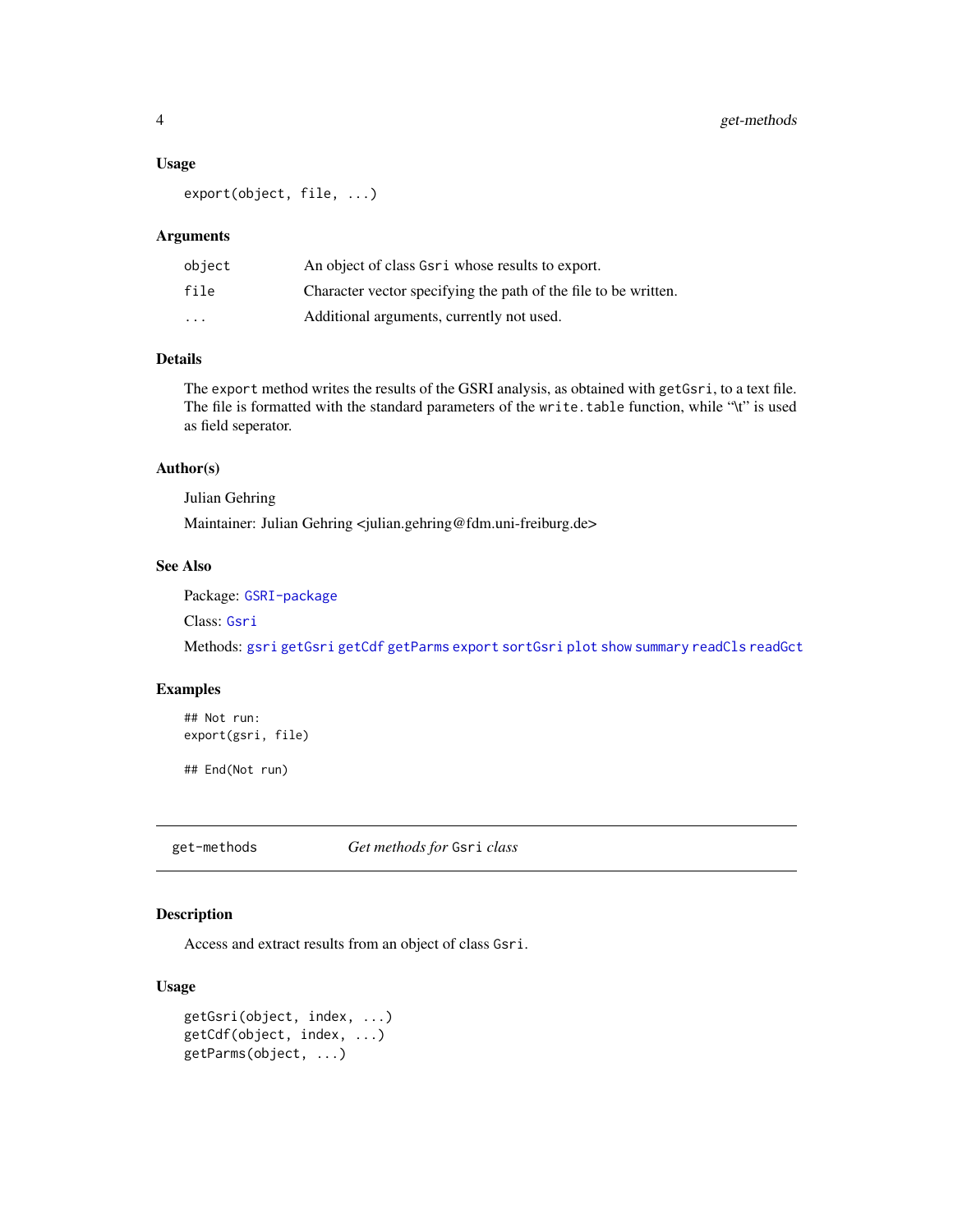# <span id="page-4-0"></span>get-methods 5

#### Arguments

| object                  | An object of class Gsri whose results to access.                                                           |
|-------------------------|------------------------------------------------------------------------------------------------------------|
| index                   | Optional argument used to subset the results of individual gene sets. For details,<br>see the plot method. |
| $\cdot$ $\cdot$ $\cdot$ | Additional arguments, currently not used.                                                                  |

# Details

getGsri returns a data frame with the results of the GSRI analysis, equivalent to the display of the print and show method. For each gene set it contains the estimated fraction and total number of regulated genes, the standard deviation of the estimated fraction, the GSRI, and the total number of genes in the analysis.

getCdf returns a data frame with ECDF of the p-values for a gene set.

getParms returns a list with the parameters used in the analysis, including the weights (weight) for each gene in the gene set, the number (nBoot) of bootstraps for the calculation of the GSRI, the function (test) and its arguments (testArgs) used for assessing the differential effect between the groups, the confidence level for the GSRI, and the application of the Grenander estimatior (grenander) in the calculation of the ECDF.

# Value

getGsri and getCdf return data frame with the results from the GSRI analysis and the ECDF, respectively. getParms returns a list with the parameters used in the analysis.

If more than one gene set is accessed, a list with one element per gene set is returned.

#### Author(s)

Julian Gehring

Maintainer: Julian Gehring <julian.gehring@fdm.uni-freiburg.de>

#### See Also

Package: [GSRI-package](#page-1-1)

Class: [Gsri](#page-8-1)

Methods: [gsri](#page-5-1) [getGsri](#page-3-1) [getCdf](#page-3-1) [getParms](#page-3-1) [export](#page-2-1) [sortGsri](#page-13-1) [plot](#page-10-1) [show](#page-8-2) [summary](#page-8-2) [readCls](#page-12-1) [readGct](#page-12-1)

#### Examples

```
## Not run:
getGsri(object)
getCdf(object)
getParms(object)
```
## End(Not run)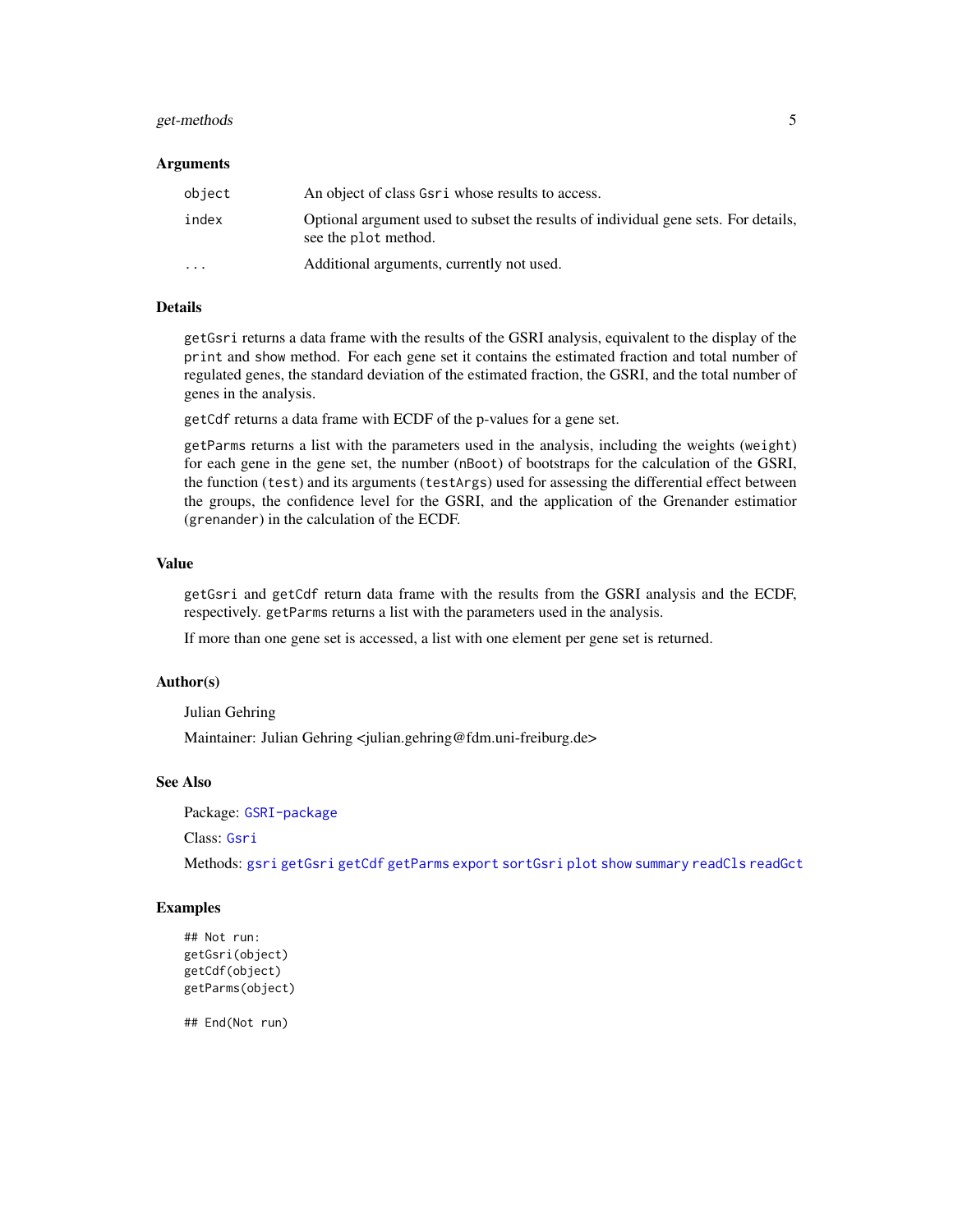# <span id="page-5-1"></span><span id="page-5-0"></span>Description

Estimate the number of differentially expressed genes in gene sets.

# Usage

```
gsri(exprs, groups, geneSet, names=NULL, weight=NULL, nBoot=100,
test=rowt, testArgs=NULL, alpha=0.05, grenander=TRUE, verbose=FALSE,
...)
```
# Arguments

| exprs    | Matrix or object of class ExpressionSet containing the expression intensities<br>of the microarray. If a matrix the rows represent the genes and the columns the<br>samples, respectively.                                                                                                                                                                                                                                                         |
|----------|----------------------------------------------------------------------------------------------------------------------------------------------------------------------------------------------------------------------------------------------------------------------------------------------------------------------------------------------------------------------------------------------------------------------------------------------------|
| groups   | Factor with the assignments of the microarray samples to the groups, along<br>which the differential effect should be estimated. Must have as many elements<br>as exprs has samples.                                                                                                                                                                                                                                                               |
| geneSet  | Optional object of class GeneSet or GeneSetCollection defining the gene<br>set(s) used for the analysis. If missing all genes of exprs are considered to<br>be part of the gene set. If an object of class GeneSet only these genes are con-<br>sidered to be part of the gene set. If an object of class GeneSetCollecton the<br>analysis is performed for each gene set of the collection individually.                                          |
| names    | Optional character vector with the names of the gene set(s). If missing the names<br>are taken from the geneSet argument. Has to have as many unique elements as<br>gene sets in the analysis.                                                                                                                                                                                                                                                     |
| weight   | Optional numerical vector of weights specifying the certainty a gene is part of<br>the gene set. If NULL all genes are assumed to have the same weight. Please<br>note that the weights are defined in a relative way and thus any kind of positive<br>weights is feasable. Must have as many elements as eighter the genes defined in<br>geneSet or in exprs.                                                                                     |
| nBoot    | Integer with the number of bootstrap samples to be drawn in the calculation of<br>the GSRI (default: 100).                                                                                                                                                                                                                                                                                                                                         |
| test     | A function defining the statistical test used to assess the differential effect be-<br>tween the groups which are given by the groups argument. In this package,<br>a t-test (rowt) and an F-test (rowF) are already supplied, with rowt being the<br>default. Additionally, a custom test function can be used in order to be able to<br>include any feasible statistical test in the analysis. For details, please see the<br>'details' section. |
| testArgs | List of optional arguments used by the test function. For details, please see the<br>'details' section and the help for test-functions.                                                                                                                                                                                                                                                                                                            |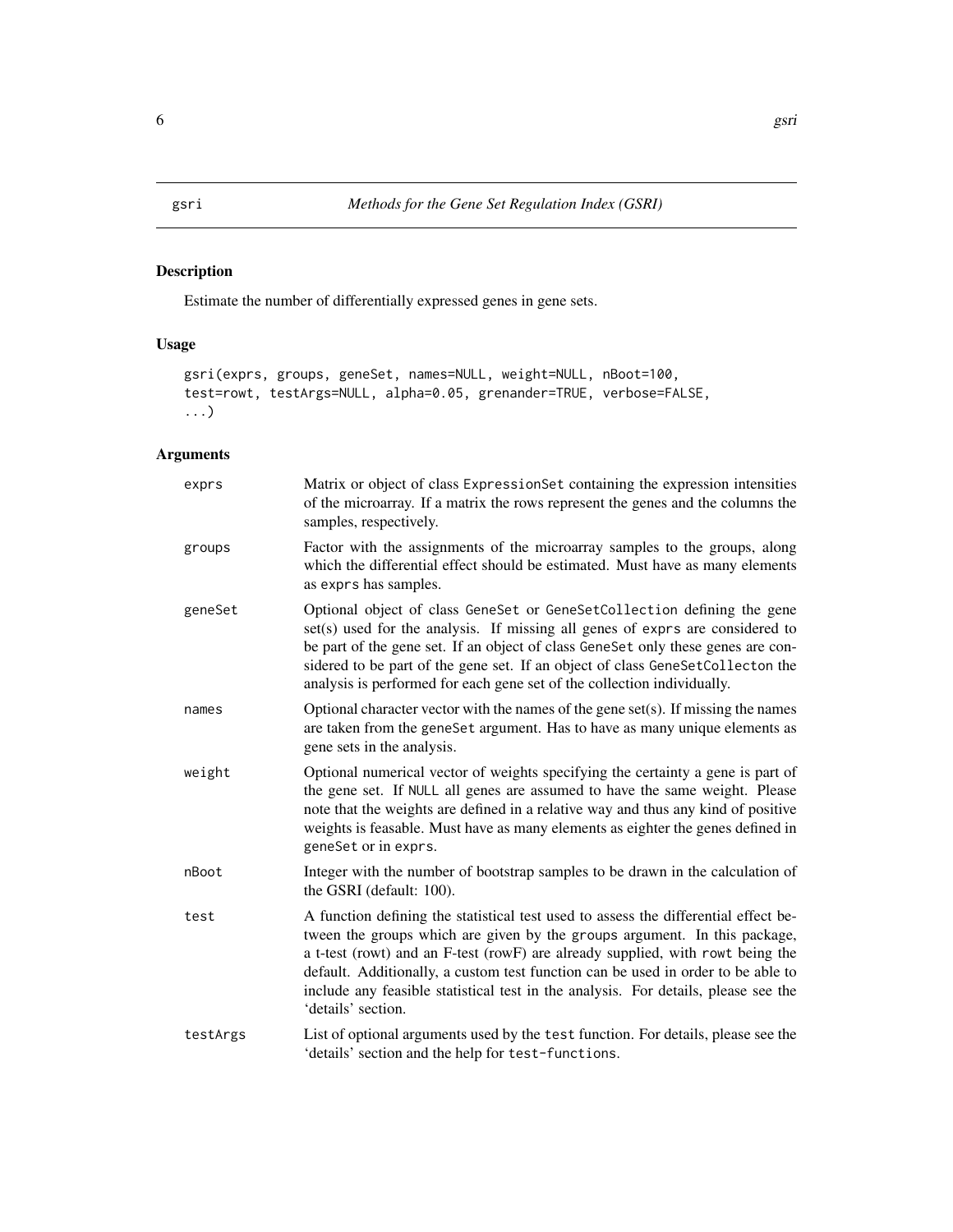| alpha     | Single numeric specifying the confidence level for the GSRI. The estimated<br>GSRI is the lower bound of the $(1-\alpha)*100\%$ confidence interval obtained from<br>bootstrapping.                                                                 |
|-----------|-----------------------------------------------------------------------------------------------------------------------------------------------------------------------------------------------------------------------------------------------------|
| grenander | Logical about whether the modified Grenander estimator for the cumulative den-<br>sity should be used instead of a centered ECDF. By default the modified Grenan-<br>der estimator is used. For more information, please see the 'details' section. |
| verbose   | Logical indicating whether the progress of the computation should be printed<br>to the screen (default: FALSE). Most useful if geneSet is an object of class<br>GeneSetCollection.                                                                  |
|           | Additional arguments, including:                                                                                                                                                                                                                    |
|           | minSize: Integer specifying the minimal number of genes in a gene set in order<br>to perform an analysis. If the gene set has less than minSize in exprs, the<br>gene set is ignored in the analysis.                                               |
|           | <b>nCores:</b> Integer setting the number of cores used for the computation in combi-<br>nation with the multicore package for a GeneSetCollection. For details,<br>please see the 'details' section.                                               |

#### Details

The gsri method estimates the degree of differential expression in gene sets. By assessing the part of the distribution of p-values consistent with the null hypothesis the number of differentially expressed genes is calculated.

Through non-parametric fitting of the uniform component of the p-value distribution, the fraction of regulated genes r in a gene set is estimated. The GSRI  $\eta$  is then defined as the  $\alpha * 100\%$ -quantile of the distribution of  $r$ , obtained from bootstrapping the samples within the groups. The index indicates that with a probability of  $(1 - \alpha)\%$  more than a fraction of  $\eta$  genes in the gene set is differentially expressed. It can also be employed to test the hypothesis whether at least one gene in a gene set is regulated. Further, different gene sets can be compared or ranked according to the estimated amount of regulation.

Assessing the differential effect is based on p-values obtained from statistical testing at the level of individual genes between the groups. The GSRI approach is independent of the underlying test and can be chosen according to the experimental design. With the t-test (rowt) and F-test (rowF) two widely used statistical test are already part of the package. Additional tests can easily used which are passed with the test argument to the gsri method. For details on how to implement custom test functions, please refer to the help of rowt and rowF or the vignette of this package.

The GSRI approach further allows weighting the influence of individual genes in the estimation. This can be beneficial including for example the certainty that genes are part of a certain gene set derived from experimental findings or annotations.

Defining gene sets is available through the **GSEABase** package which provides the GeneSet and GeneSetCollection classes a single or multiple gene sets, respectively. This ensures a powerful approach for obtaining gene sets from data objects, data bases, and other bioconductor packages. For details on how to define or retrieve gene sets, please refer to the documentation of the GSEABase package, with a special focus on the GeneSet and GeneSetCollection classes.

The distribution of the p-values of a gene set is assessed in the cumulative density. In addition to a symmetrical empirical cumulative density function (ECDF), the modified Grenander estimator based on the assumption about the concave shape of the cumulative density is implemented and used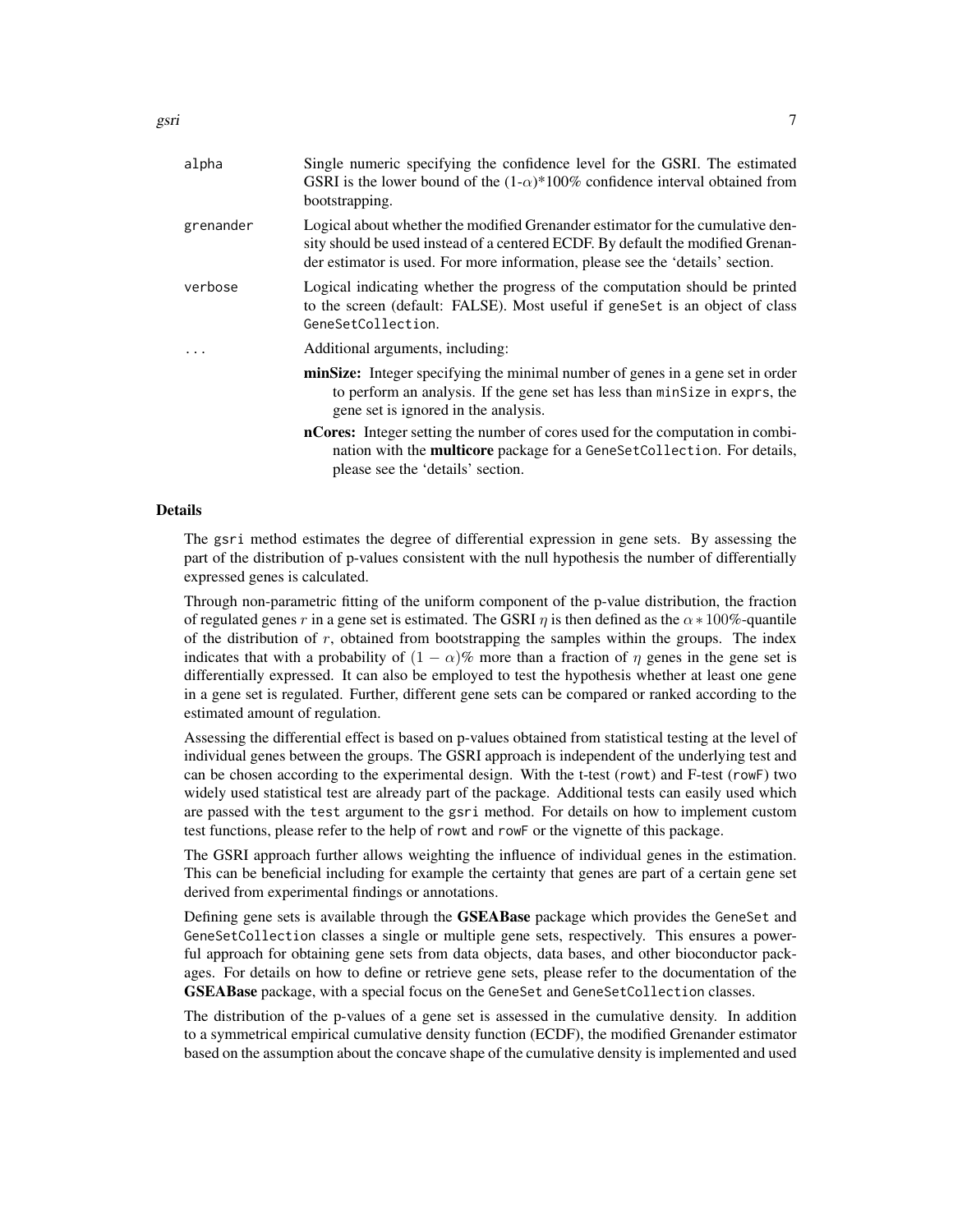<span id="page-7-0"></span>by default. While the modified Grenander estimator reduces the variance and makes the approach more stable especially for small gene set, it underestimates the number of regulated genes and thus leads to conservative estimates.

In the case that the computation is performed for several gene sets in the form of a GeneSetCollection object, it can be parallelized with the **multicore** package. Please note that this package is not available on all platforms. Using its capabilities requires attaching multicore prior to the calculation and specification of the nCores argument. For further details, please refer to the documentation of the **multicore** package. This may be especially relevant in the case that specific seed values for the bootstrapping are of interest.

#### Value

An object of class Gsri with the slots:

result: Data frame containing the results of the GSRI estimation, with one row for each gene set.

cdf: List of data frames containing the ECDF of the p-values. Each data frame covers one gene set.

parms: List containing the parameter values used in the analysis, with the elements.

For details, please see the help for the [Gsri](#page-8-1) class.

#### Methods

Analysis for all genes of exprs part of the gene set:

```
signature(exprs="matrix", groups="factor", geneSet="missing")
```
signature(exprs="ExpressionSet", groups="factor", geneSet="missing")

Analysis for one gene set, defined as an object of class GeneSet:

signature(exprs="matrix", groups="factor", geneSet="GeneSet")

signature(exprs="ExpressionSet", groups="factor", geneSet="GeneSet")

Analysis for several gene sets, defined as an object of class GeneSetCollection:

```
signature(exprs="matrix", groups="factor", geneSet="GeneSetCollection")
```
signature(exprs="ExpressionSet", groups="factor", geneSet="GeneSetCollection")

In this case parallel computing capabilities provided by the **multicore** package may be available, depending on the platform.

# Note

The standard deviation of the estimated number of regulated genes as well as the GSRI are obtained through bootstrapping. Thus, the results for these two parameters may differ slightly for several realizations, especially for small numbers of bootstraps (nBoot). Setting the seed of the random number generator avoids this problem and yields exactly the same results for several realizations.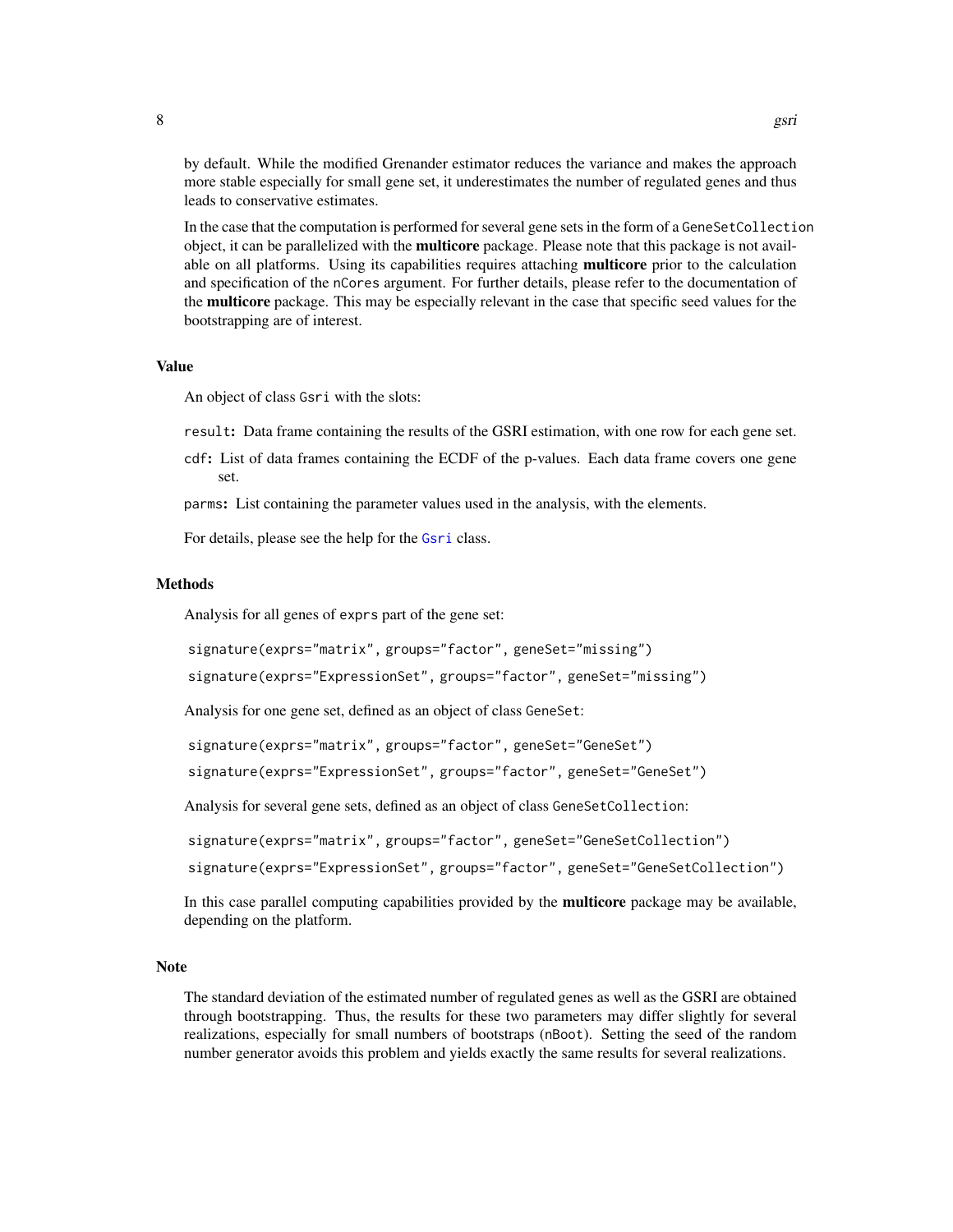#### <span id="page-8-0"></span>Gsri-class 9

#### Author(s)

Julian Gehring

Maintainer: Julian Gehring <julian.gehring@fdm.uni-freiburg.de>

# See Also

Package: [GSRI-package](#page-1-1)

Class: [Gsri](#page-8-1)

Methods: [gsri](#page-5-1) [getGsri](#page-3-1) [getCdf](#page-3-1) [getParms](#page-3-1) [export](#page-2-1) [sortGsri](#page-13-1) [plot](#page-10-1) [show](#page-8-2) [summary](#page-8-2) [readCls](#page-12-1) [readGct](#page-12-1)

# Examples

```
## Simulate expression data for a gene set of
## 100 genes, 20 samples (10 treatment, 10 control)
## and 30 regulated genes
set.seed(1)
exprs <- matrix(rnorm(100*20), 100)
exprs[1:30,1:10] <- rnorm(30*10, mean=2)
rownames(exprs) <- paste("g", 1:nrow(exprs), sep="")
groups <- factor(rep(1:2, each=10))
## Estimate the number of differentially expressed genes
res <- gsri(exprs, groups)
res
## Perform the analysis for different gene set
library(GSEABase)
gs1 <- GeneSet(paste("g", 25:40, sep=""), setName="set1")
gs2 <- GeneSet(paste("g", seq(1, nrow(exprs), by=5), sep=""), setName="set2")
gsc <- GeneSetCollection(gs1, gs2)
res2 <- gsri(exprs, groups, gs1)
res3 <- gsri(exprs, groups, gsc, verbose=TRUE)
```
summary(res2)

<span id="page-8-1"></span>Gsri-class *Class* Gsri

#### <span id="page-8-2"></span>Description

Objects of the class Gsri contain the results of the GSRI analysis.

#### Objects from the class

Objects of class Gsri are returned by the gsri methods.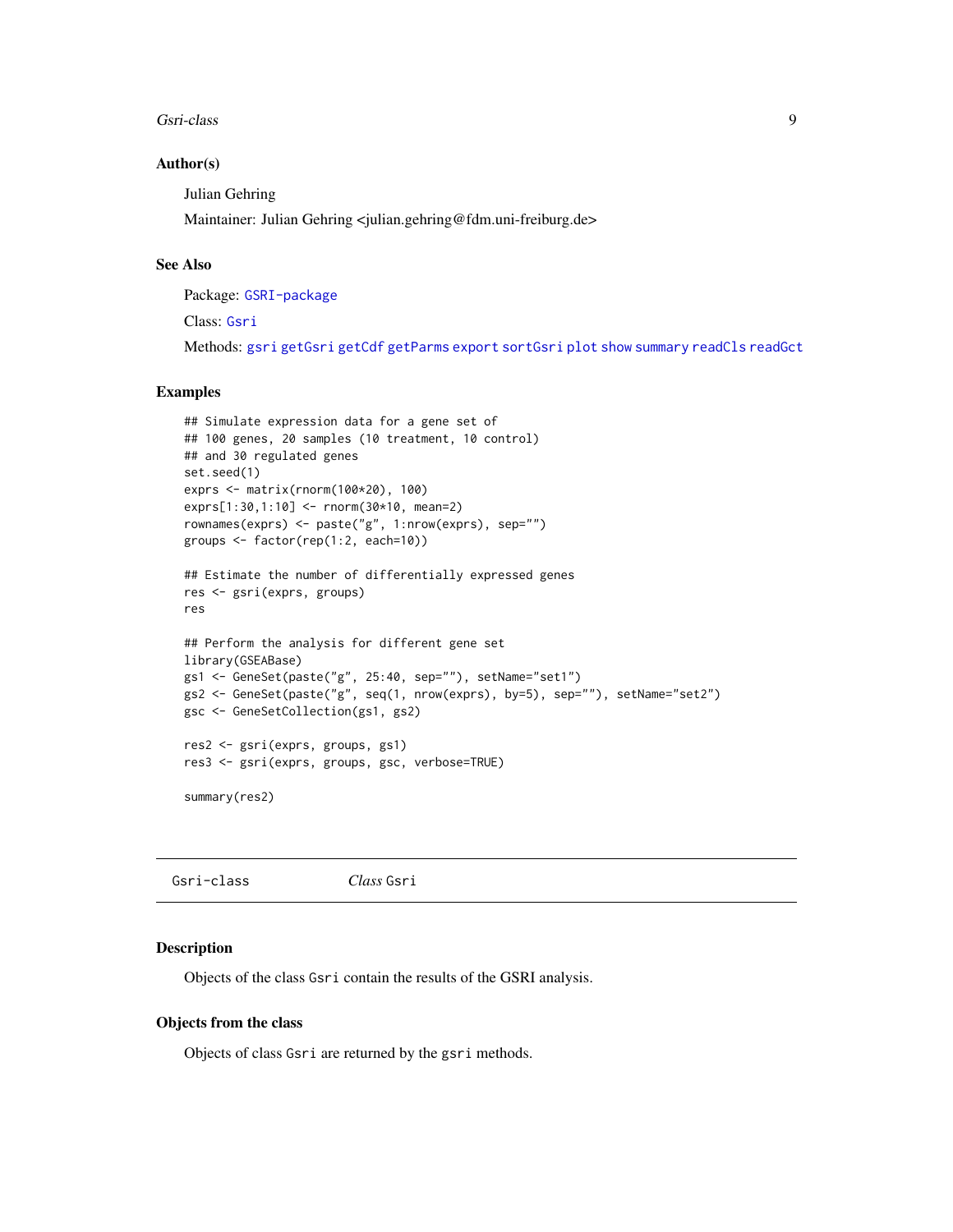| ٧<br>۰,<br>۰.<br>×<br>۰.<br>۰.<br>۰. |
|--------------------------------------|
|--------------------------------------|

|                  | result: Data frame containing the results of the GSRI estimation, with one row for each gene set |  |  |  |  |  |
|------------------|--------------------------------------------------------------------------------------------------|--|--|--|--|--|
| and the columns: |                                                                                                  |  |  |  |  |  |

pRegGenes: Fraction of regulated genes in the gene set

pRegGenesSd: Standard deviation of pRegGenes obtained from bootstrapping.

nRegGenes: Total number of regulated genes in the gene set.

GSRI('alpha'%): Gene Set Regulation Index, corresponding to the 'alpha'% quantile of the bootstrapped distribution.

nGenes: Total number of genes in the gene set.

cdf: List of data frames containing the ECDF of the p-values. Each data frame covers one gene set, with the columns:

pval: P-values obtained from the test function.

cdf: Empirical cumulative density.

parms: List containing the parameter values used in the analysis, with the elements:

weight: Weights for each gene in the gene set

nBoot: Number of bootstraps for the calculation of the GSRI

test: Statistical test function

alpha: Confidence level for the GSRI

grenander: Application of the Grenander estimatior in the calculation of the ECDF testArgs: Optional arguments for test function

#### Methods

Analysis:

```
gsri: signature(exprs="matrix", groups="factor",geneSet="missing")
    signature(exprs="ExpressionSet", groups="factor",geneSet="missing")
    signature(exprs="matrix", groups="factor",geneSet="GeneSet")
    signature(exprs="ExpressionSet", groups="factor",geneSet="GeneSet")
    signature(exprs="matrix", groups="factor",geneSet="GeneSetCollection")
    signature(exprs="ExpressionSet", groups="factor",geneSet="GeneSetCollection")
    Assess the degree of differential effect in the expression data.
```
Visualization:

plot: signature(x="Gsri", y=ANY)

Plot the empirical density of p-values and the corresponding estimated effect.

Export to file:

export: signature(object="Gsri", file="character")

Get methods:

getGsri: signature(object="Gsri") getCdf: signature(object="Gsri")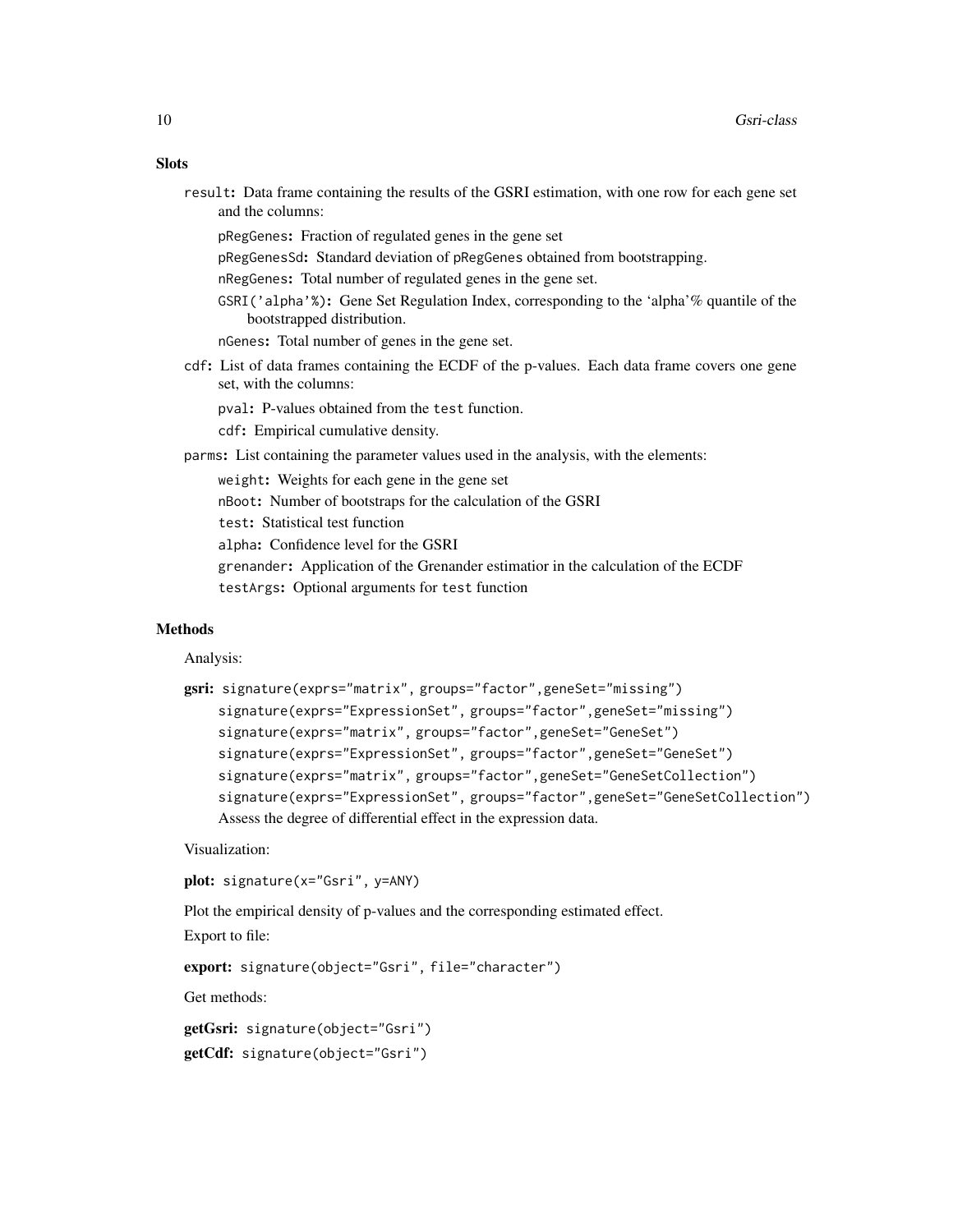# <span id="page-10-0"></span>plot-methods 11

```
getParms: signature(object="Gsri")
Show:
show: signature(obejct="Gsri")
```

```
summary: signature(obejct="Gsri")
```
# Author(s)

Julian Gehring Maintainer: Julian Gehring <julian.gehring@fdm.uni-freiburg.de>

# See Also

Package: [GSRI-package](#page-1-1)

Class: [Gsri](#page-8-1)

Methods: [gsri](#page-5-1) [getGsri](#page-3-1) [getCdf](#page-3-1) [getParms](#page-3-1) [export](#page-2-1) [sortGsri](#page-13-1) [plot](#page-10-1) [show](#page-8-2) [summary](#page-8-2) [readCls](#page-12-1) [readGct](#page-12-1)

# Examples

showClass("Gsri")

plot-methods *Visualize GSRI results*

# <span id="page-10-1"></span>Description

Plot the empirical cumulative density along with the estimated degree of regulation of the p-value distribution for a gene set.

# Usage

 $plot(x, y, ...)$ 

# Arguments

| У<br>character is matched against the names of the gene sets.<br>$\cdots$ | x | An object of class Gsr i containing the results to plot.                                                                                                                                                                                                |
|---------------------------------------------------------------------------|---|---------------------------------------------------------------------------------------------------------------------------------------------------------------------------------------------------------------------------------------------------------|
|                                                                           |   | A single integer or character string specifying the results of which gene set to<br>plot. This has to be given if x contains the results of several gene sets. An<br>integer is interpreted as the index of the gene set (i.e. the row number), while a |
|                                                                           |   | Optional arguments used in order to customize the plot. See the 'details' section.                                                                                                                                                                      |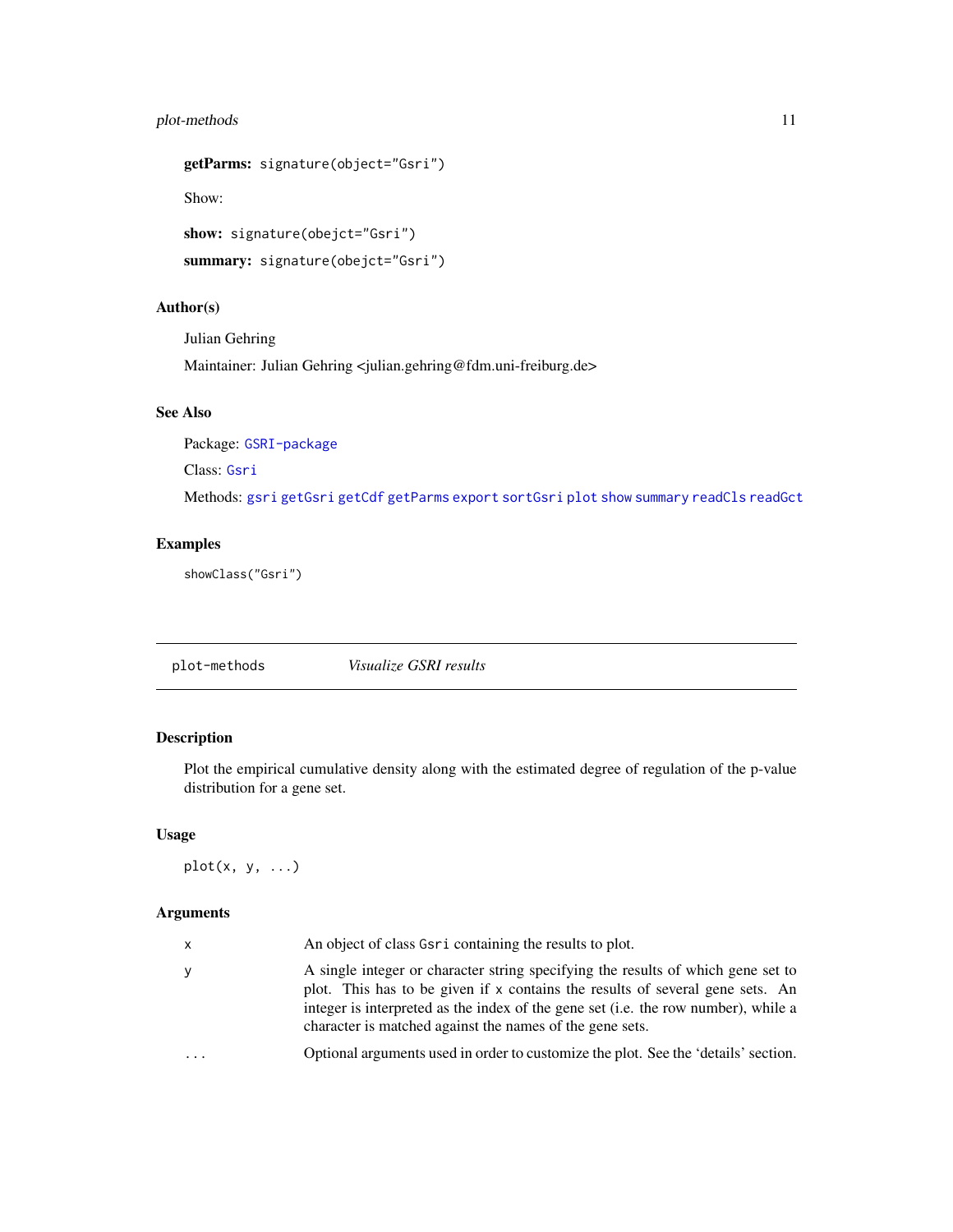# Details

Plotting the p-value distribution and the estimation of the regularized compontent for a gene set allows to insepct the results in detail. The plot illustrates the empirical cumulative density function of the p-values obtained from testing for a differential effect between the groups. Additionally, the fit of the uniformly distributed component along with the estimated fraction of regularized genes and the GSRI is shown.

The plot method uses a special system in order to customize the graphical elements of the figure. It allows to refer to the different components with the name of the additional input argument; its value is a list containing named graphical parameters for the underlying plot function. The following list describes the possible names and their contribution.

plot Arguments for the axis and the labeling, passed to the plot function.

- fit Arguments for the fit of the linear component of the ECDF, corresponding to the part without differential effect, passed to the lines function.
- ecdf Arguments for the ECDF of the p-values, passed to the lines function.
- reg Arguments for the horizontal line indicating the fraction of regulation, passed to the lines function.

regText Arguments for the text label of reg, passed to the text function.

gsri Arguments for the horizontal line indicating the GSRI, passed to the lines function.

gsriText Arguments for the text label of gsri, passed to the text function.

Thus, changing for example the limit of the y-axis, the plot type and color of the ECDF, and the label of the x-axis, you can use:

```
plot(x, plot=list(ylim=c(0, 0.8), xlab=expression(p)), ecdf=list(type="s", col="darkgreen"))
For more details, please see the 'examples' section.
```
# Author(s)

Julian Gehring

Maintainer: Julian Gehring <julian.gehring@fdm.uni-freiburg.de>

# See Also

Package: [GSRI-package](#page-1-1)

Class: [Gsri](#page-8-1)

Methods: [gsri](#page-5-1) [getGsri](#page-3-1) [getCdf](#page-3-1) [getParms](#page-3-1) [export](#page-2-1) [sortGsri](#page-13-1) [plot](#page-10-1) [show](#page-8-2) [summary](#page-8-2) [readCls](#page-12-1) [readGct](#page-12-1)

# Examples

```
## Not run:
plot(x)
```
plot(x, plot=list(main="Example plot"), ecdf=list(pch=21), fit=list(lty=2, lwd=0.5, col="black"), gsri=list(col="lightblue"))

plot(x2, 2)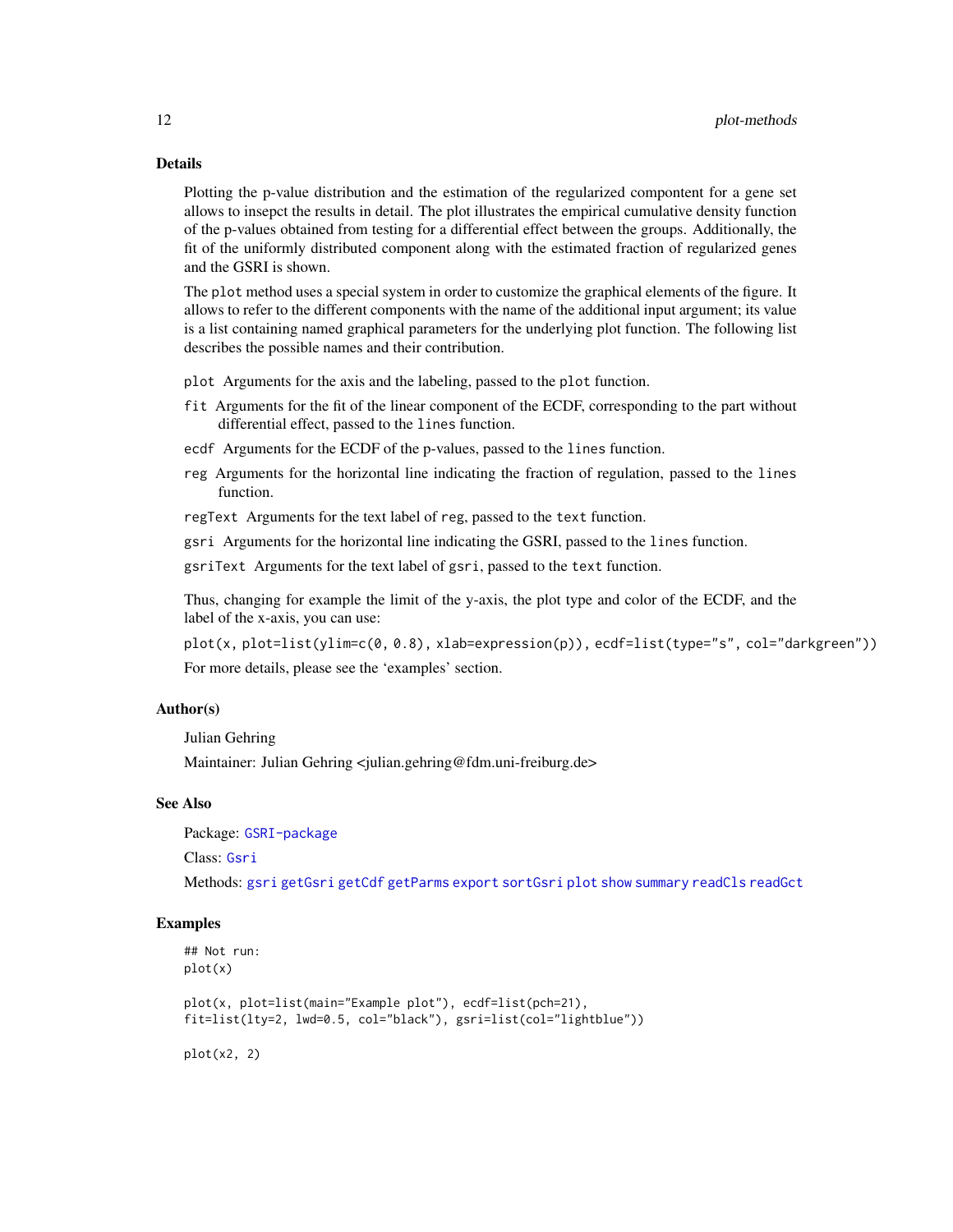# <span id="page-12-0"></span>read-functions in the set of the set of the set of the set of the set of the set of the set of the set of the set of the set of the set of the set of the set of the set of the set of the set of the set of the set of the se

plot(x2, "gs2")

## End(Not run)

read-functions *Import of '*.cls*' and '*.gct*' files*

#### <span id="page-12-1"></span>Description

Import the groups from '.cls' files and the expression data from '.gct' files.

#### Usage

readCls(file, ...) readGct(file, ...)

#### Arguments

| file | Character vector specifying the path of the file to be read in. |
|------|-----------------------------------------------------------------|
| .    | Optinal arguments, currently not used.                          |

# Details

With these methods the expression data and the assignment of the samples to groups can be read from '.cls' (categorical class) and '.gct' (gene cluster text) files, respectively. Details on the specific formats can be found at [http://www.broadinstitute.org/cancer/software/gsea/wiki/](http://www.broadinstitute.org/cancer/software/gsea/wiki/index.php/Data_formats) [index.php/Data\\_formats](http://www.broadinstitute.org/cancer/software/gsea/wiki/index.php/Data_formats).

Please note that the readCls method reads only categorical class labels, not continuous ones.

#### Value

For a '.cls' file, a factor containing the groups.

For a '.gct' file, a matrix containing the expression intensities, with rows corresponding to genes and columns to samples.

#### Author(s)

Julian Gehring

Maintainer: Julian Gehring <julian.gehring@fdm.uni-freiburg.de>

### See Also

Package: [GSRI-package](#page-1-1)

Class: [Gsri](#page-8-1)

Methods: [gsri](#page-5-1) [getGsri](#page-3-1) [getCdf](#page-3-1) [getParms](#page-3-1) [export](#page-2-1) [sortGsri](#page-13-1) [plot](#page-10-1) [show](#page-8-2) [summary](#page-8-2) [readCls](#page-12-1) [readGct](#page-12-1)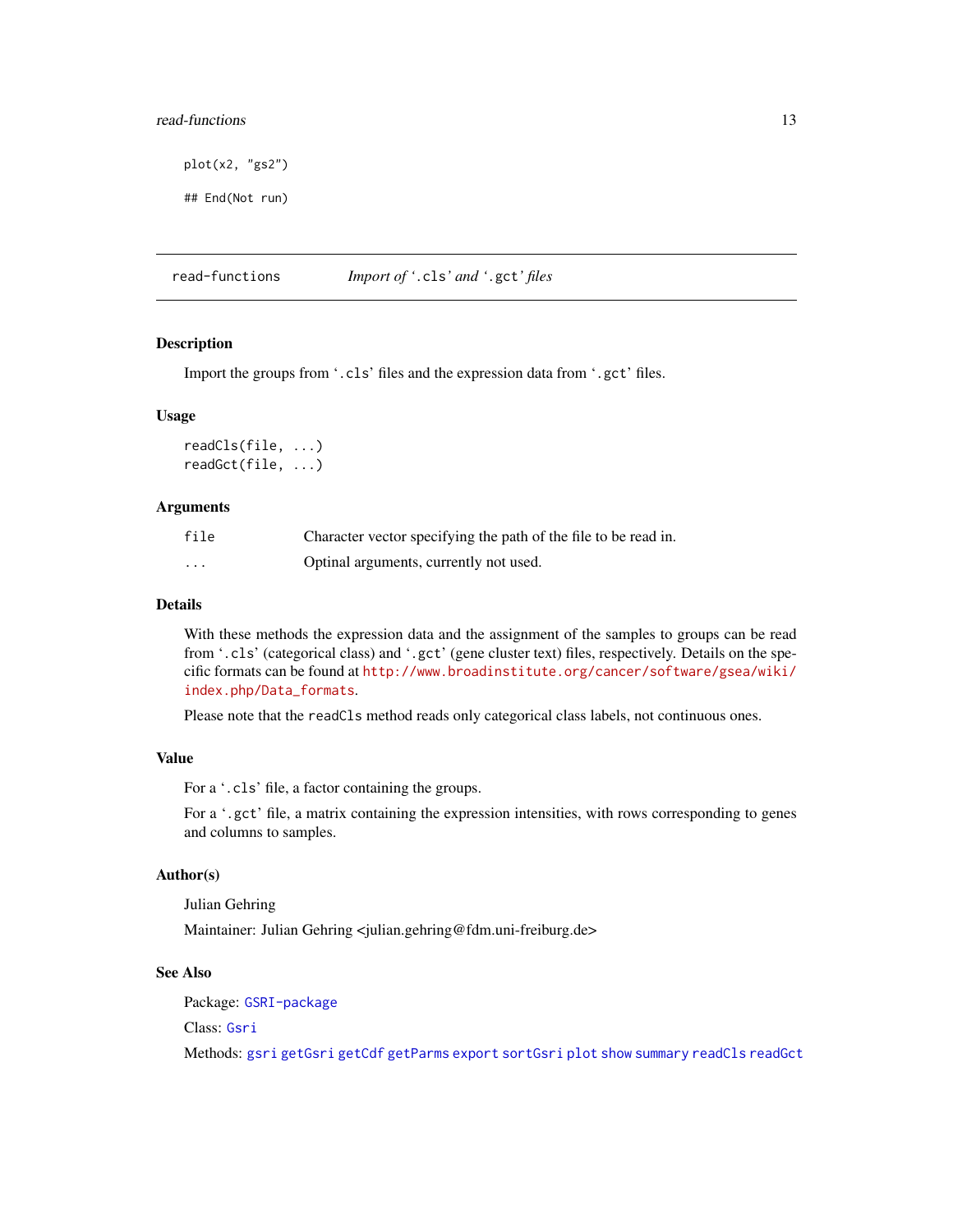# Examples

```
## Not run:
exprs <- readGct(file)
groups <- readCls(file)
## End(Not run)
```
<span id="page-13-1"></span>sortGsri *Sort GSRI results*

# Description

Sort the results of an Gsri object.

# Usage

```
sortGsri(x, names, decreasing=TRUE, na.last=NA, ...)
```
# Arguments

| X                       | Object of class Gsri whose results to sort.                                                                                                                                                                                                                                                                                                                                                                    |
|-------------------------|----------------------------------------------------------------------------------------------------------------------------------------------------------------------------------------------------------------------------------------------------------------------------------------------------------------------------------------------------------------------------------------------------------------|
| names                   | Columns along which the results of x should be sorted, eighter a character vector<br>with the names of the columns or an integer vector with the index of the columns.<br>If the vector has several elements, sorting is performed along all of them, starting<br>with the first and using subsequent ones to break existing ties. If names is not<br>specified the results are sorted according to pRegGenes. |
| decreasing              | Logical indicating whether the sorting should be in decreasing (default) or as-<br>cending order, see sort.                                                                                                                                                                                                                                                                                                    |
| na.last                 | How NA values in the results should be treated, see sort.                                                                                                                                                                                                                                                                                                                                                      |
| $\cdot$ $\cdot$ $\cdot$ | Additional arguments, currently not used.                                                                                                                                                                                                                                                                                                                                                                      |

# Value

An object of class Gsri, with sorted slots result and cdf.

# Methods

signature(x="Gsri", names="ANY")

# Author(s)

Julian Gehring

Maintainer: Julian Gehring <julian.gehring@fdm.uni-freiburg.de>

<span id="page-13-0"></span>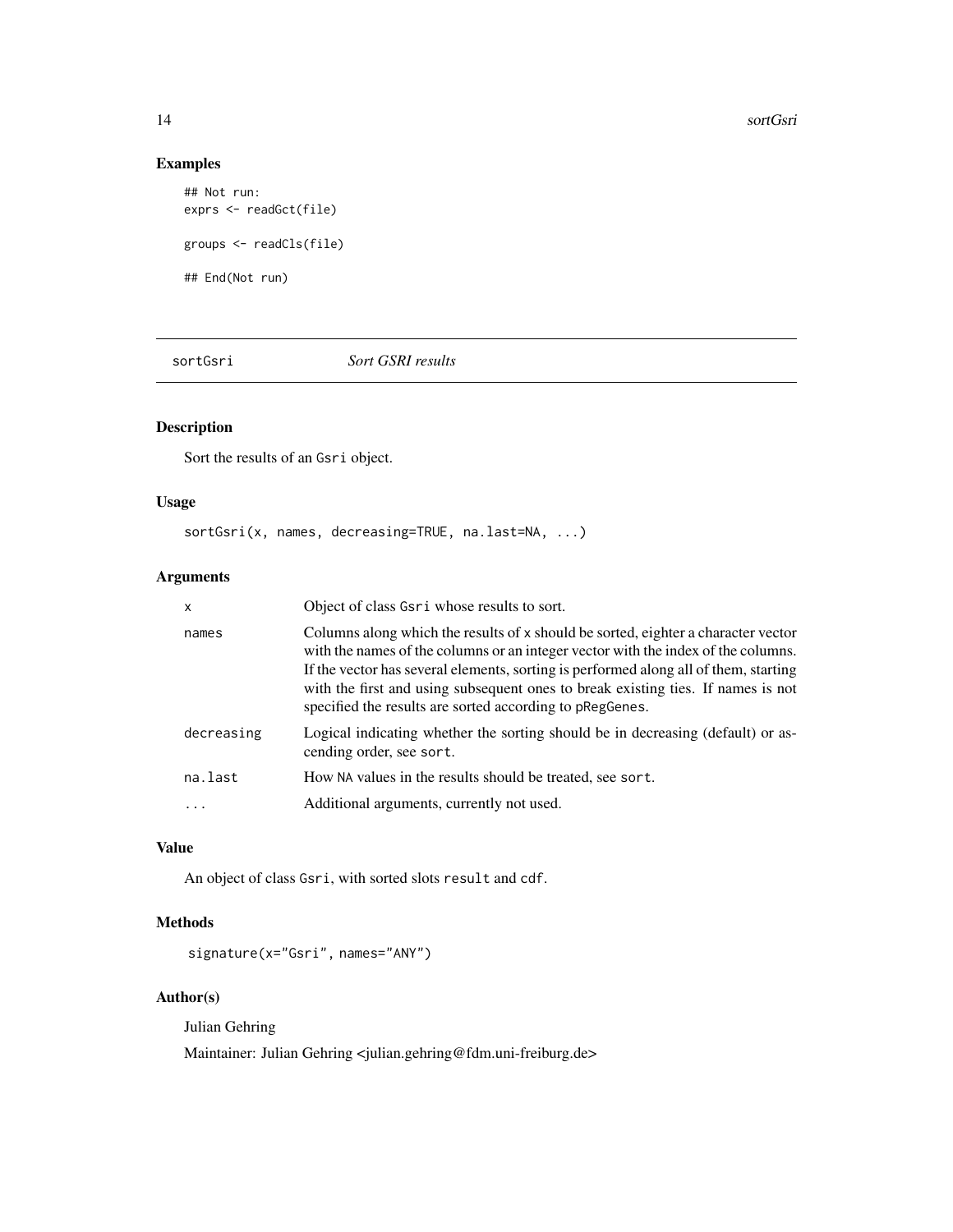# <span id="page-14-0"></span>test-functions 15

# See Also

Package: [GSRI-package](#page-1-1)

Class: [Gsri](#page-8-1)

Methods: [gsri](#page-5-1) [getGsri](#page-3-1) [getCdf](#page-3-1) [getParms](#page-3-1) [export](#page-2-1) [sortGsri](#page-13-1) [plot](#page-10-1) [show](#page-8-2) [summary](#page-8-2) [readCls](#page-12-1) [readGct](#page-12-1)

# Examples

```
## Not run:
sortGsri(object, c("pRegGenes", "nGenes"))
sortGsri(object, c(1, 5))
```

```
## End(Not run)
```
test-functions *Statistical test functions*

# Description

Assess the differential effect in gene expression between groups of microarray replicates.

# Usage

```
rowt(exprs, groups, id, index, testArgs)
rowF(exprs, groups, id, index, testArgs=list(var.equal=TRUE))
limmat(exprs, groups, id, index, testArgs)
```
# Arguments

| exprs    | A matrix of expression values of size n x m, with rows representing the genes<br>and columns representing the samples. The structure is the same as for the exprs<br>argument of the gsri method.               |
|----------|-----------------------------------------------------------------------------------------------------------------------------------------------------------------------------------------------------------------|
| groups   | A factor with the length m, specifying the groups of the corresponding samples<br>in exprs. The structure is the same as for the exprs argument of the gsri<br>method.                                          |
| id       | Index vector for the rows of exprs which are part of the current gene set.                                                                                                                                      |
| index    | Index for the columns of exprs, such that exprs[, index] yields the boot-<br>strapped expression matrix. Similar to the index arguments for boot of the<br><b>boot</b> package.                                 |
| testArgs | Optional list with arguments passed to the test function. If 'NULL' or missing<br>it is not passed to test and any exisiting default value of the function is used<br>instead.                                  |
|          | <b>variance variance</b> variances variances variances variances variances<br>in the groups are assumed for the F-test (default: TRUE). For details, please<br>see rowF tests in the <b>genefilter</b> package. |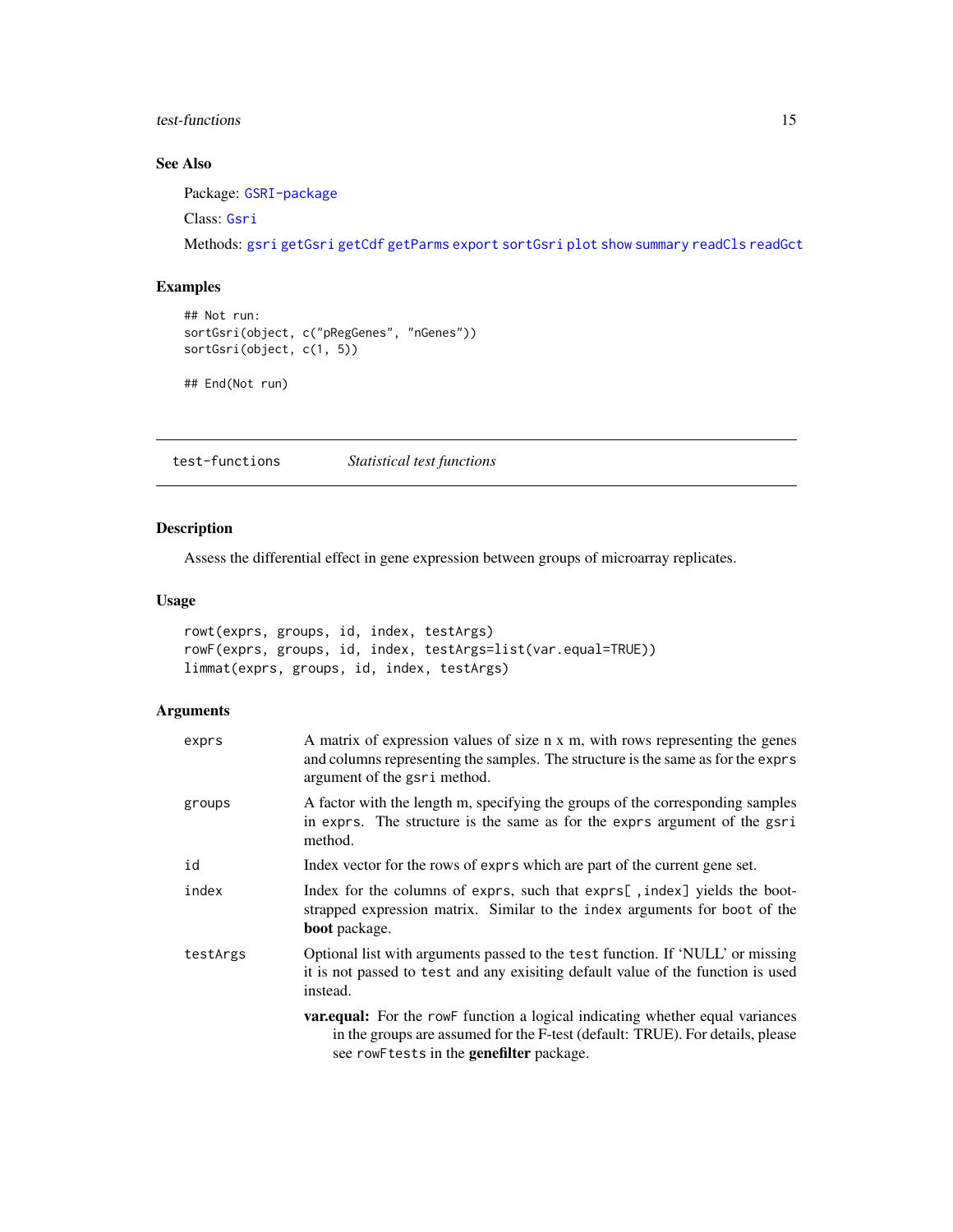# Details

With the t-test and the F-test, two widely used statistical tests are available in this package. To allow a fast computation the implementations from the genefilter package is used.

It is also possible to use custom test statistics for assessing the differential effect between groups for each gene. In this case the function is passed as the test argument to the gsri method, while additional parameters for the function can be passed as a list via the testArgs argument. The defined function is required to be called as

function(exprs, groups, id, index, testArgs),

with exprs the matrix of expression intensities of the microarray and groups the factor of group labels, with the same structure as those passed initially to the gsri method. The vector id contains the indices of the genes part of the current gene set and is used to subset the expression intensities if necessary. The function has to return one p-value for each gene in the gene set indicating its differential effect. The vector index contains the indicies of the samples for the bootstrapping. Applying index on the expression matrix in the form of exprs[, index] generates the bootstrapped data set.

For details on how to define and use your custom test functions, please refer to the 'examples' section or the vignette of this package.

#### Value

A vector of p-values, indicating the significance of the differential effect between groups for each gene.

#### Author(s)

Julian Gehring

Maintainer: Julian Gehring <julian.gehring@fdm.uni-freiburg.de>

#### See Also

Package: [GSRI-package](#page-1-1)

Class: [Gsri](#page-8-1)

Methods: [gsri](#page-5-1) [getGsri](#page-3-1) [getCdf](#page-3-1) [getParms](#page-3-1) [export](#page-2-1) [sortGsri](#page-13-1) [plot](#page-10-1) [show](#page-8-2) [summary](#page-8-2) [readCls](#page-12-1) [readGct](#page-12-1)

Statistical tests from the genefilter package: [rowFtests](#page-0-0)

#### Examples

```
## Not run:
## A simple example for a custom test function using a linear model.
## Note that for two groups this is equivalent to a t-test with equal variances.
testFcn <- function(exprs, groups, id, index, testArgs) {
 stat <- function(e, g, f) {
 m \leq -\ln(f)pval <- summary(m)$coefficients[2,4]
 }
pvals <- apply(exprs[id,index], 1, stat, groups, testArgs$f)
```
<span id="page-15-0"></span>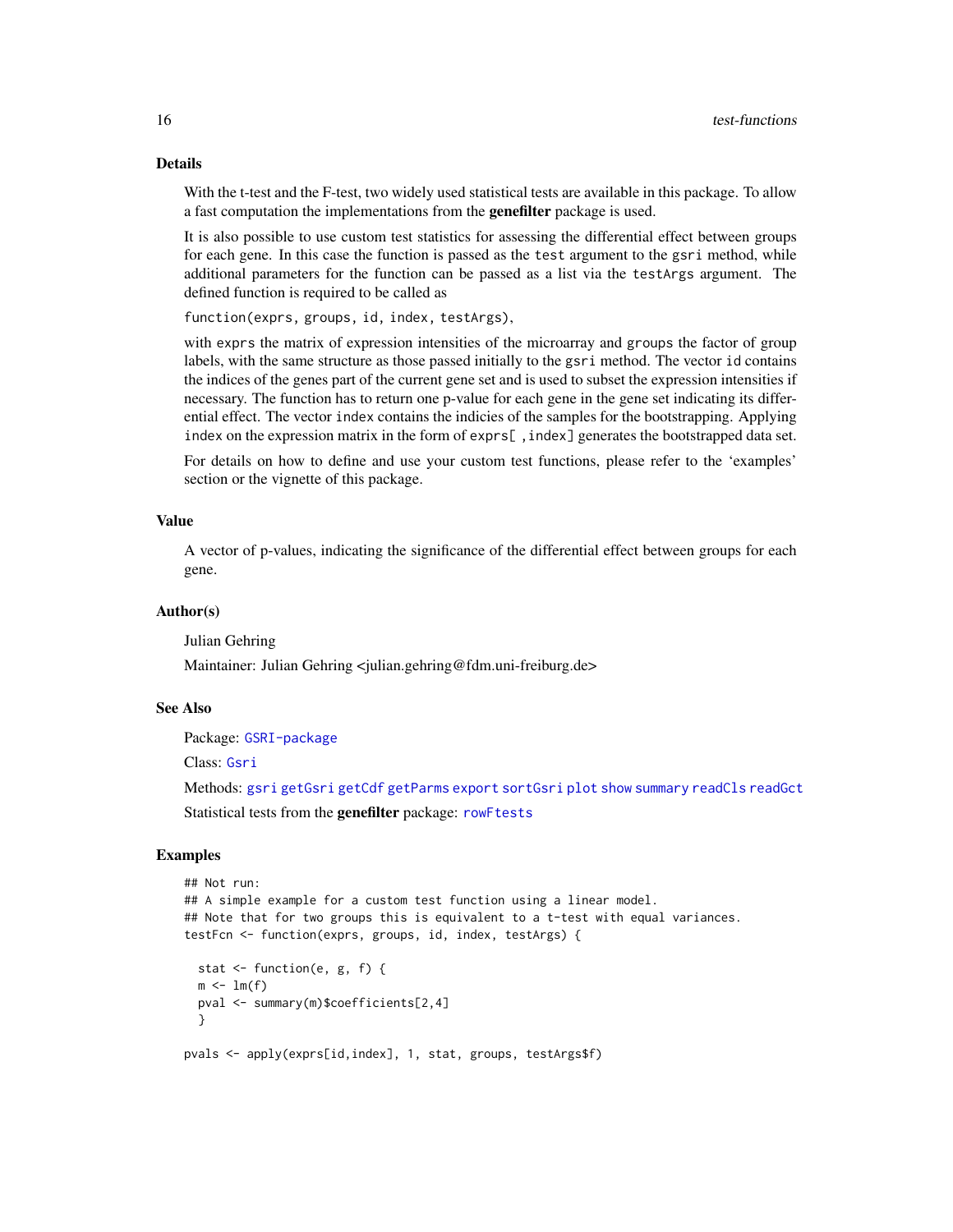# test-functions 17

return(pvals) } ## Pass the definition of the linear model through 'testArgs' f  $\leftarrow$  formula(e  $\sim$  g) res <- gsri(exprs, groups, test=testFcn, testArgs=list(f=f)) ## End(Not run)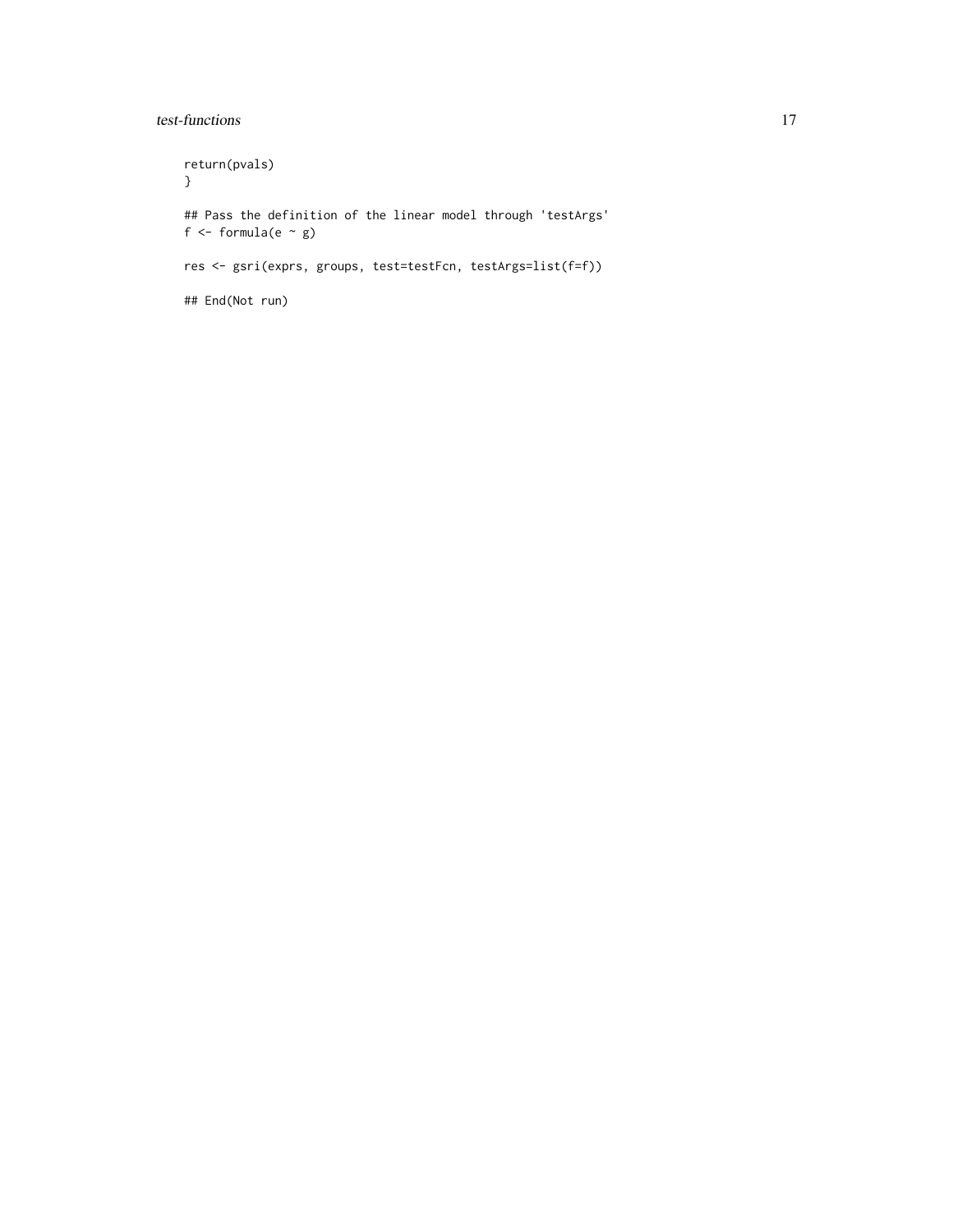# <span id="page-17-0"></span>**Index**

∗ classes Gsri-class, [9](#page-8-0) ∗ distribution gsri, [6](#page-5-0) GSRI-package, [2](#page-1-0) ∗ hplot plot-methods, [11](#page-10-0) ∗ htest gsri, [6](#page-5-0) GSRI-package, [2](#page-1-0) test-functions, [15](#page-14-0) ∗ io export, [3](#page-2-0) get-methods, [4](#page-3-0) read-functions, [13](#page-12-0) ∗ methods Gsri-class, [9](#page-8-0) plot-methods, [11](#page-10-0) ∗ package GSRI-package, [2](#page-1-0) ∗ utilities plot-methods, [11](#page-10-0) ∗ utils sortGsri, [14](#page-13-0)

export, *[3](#page-2-0)*, [3,](#page-2-0) *[4,](#page-3-0) [5](#page-4-0)*, *[9](#page-8-0)*, *[11–](#page-10-0)[13](#page-12-0)*, *[15,](#page-14-0) [16](#page-15-0)* export,Gsri,character-method *(*export*)*, [3](#page-2-0)

```
get-methods, 4
getCdf, 3–5, 9, 11–13, 15, 16
getCdf (get-methods), 4
getCdf,Gsri,ANY-method (get-methods), 4
getCdf,Gsri,missing-method
        (get-methods), 4
getGsri, 3–5, 9, 11–13, 15, 16
getGsri (get-methods), 4
getGsri,Gsri,ANY-method (get-methods), 4
getGsri,Gsri,missing-method
        (get-methods), 4
getParms, 3–5, 9, 11–13, 15, 16
```
getParms *(*get-methods*)*, [4](#page-3-0) getParms,Gsri-method *(*get-methods*)*, [4](#page-3-0) GSRI *(*GSRI-package*)*, [2](#page-1-0) Gsri, *[3–](#page-2-0)[5](#page-4-0)*, *[8,](#page-7-0) [9](#page-8-0)*, *[11](#page-10-0)[–13](#page-12-0)*, *[15,](#page-14-0) [16](#page-15-0)* Gsri *(*Gsri-class*)*, [9](#page-8-0) gsri, *[3–](#page-2-0)[5](#page-4-0)*, [6,](#page-5-0) *[9](#page-8-0)*, *[11](#page-10-0)[–13](#page-12-0)*, *[15,](#page-14-0) [16](#page-15-0)* gsri,ExpressionSet,factor,GeneSet-method *(*gsri*)*, [6](#page-5-0) gsri,ExpressionSet,factor,GeneSetCollection-method *(*gsri*)*, [6](#page-5-0) gsri,ExpressionSet,factor,missing-method *(*gsri*)*, [6](#page-5-0) gsri,matrix,factor,GeneSet-method *(*gsri*)*, [6](#page-5-0) gsri,matrix,factor,GeneSetCollection-method *(*gsri*)*, [6](#page-5-0) gsri,matrix,factor,missing-method *(*gsri*)*, [6](#page-5-0) Gsri-class, [9](#page-8-0) gsri-methods *(*gsri*)*, [6](#page-5-0) GSRI-package, [2](#page-1-0)

limmat *(*test-functions*)*, [15](#page-14-0)

# plot, *[3–](#page-2-0)[5](#page-4-0)*, *[9](#page-8-0)*, *[11](#page-10-0)[–13](#page-12-0)*, *[15,](#page-14-0) [16](#page-15-0)*

plot *(*plot-methods*)*, [11](#page-10-0) plot,Gsri,ANY-method *(*plot-methods*)*, [11](#page-10-0) plot,Gsri,integer-method *(*plot-methods*)*, [11](#page-10-0) plot-methods, [11](#page-10-0)

read-functions, [13](#page-12-0) readCls, *[3](#page-2-0)[–5](#page-4-0)*, *[9](#page-8-0)*, *[11](#page-10-0)[–13](#page-12-0)*, *[15,](#page-14-0) [16](#page-15-0)* readCls *(*read-functions*)*, [13](#page-12-0) readCls,character-method *(*read-functions*)*, [13](#page-12-0) readGct, *[3](#page-2-0)[–5](#page-4-0)*, *[9](#page-8-0)*, *[11](#page-10-0)[–13](#page-12-0)*, *[15,](#page-14-0) [16](#page-15-0)* readGct *(*read-functions*)*, [13](#page-12-0) readGct,character-method *(*read-functions*)*, [13](#page-12-0)